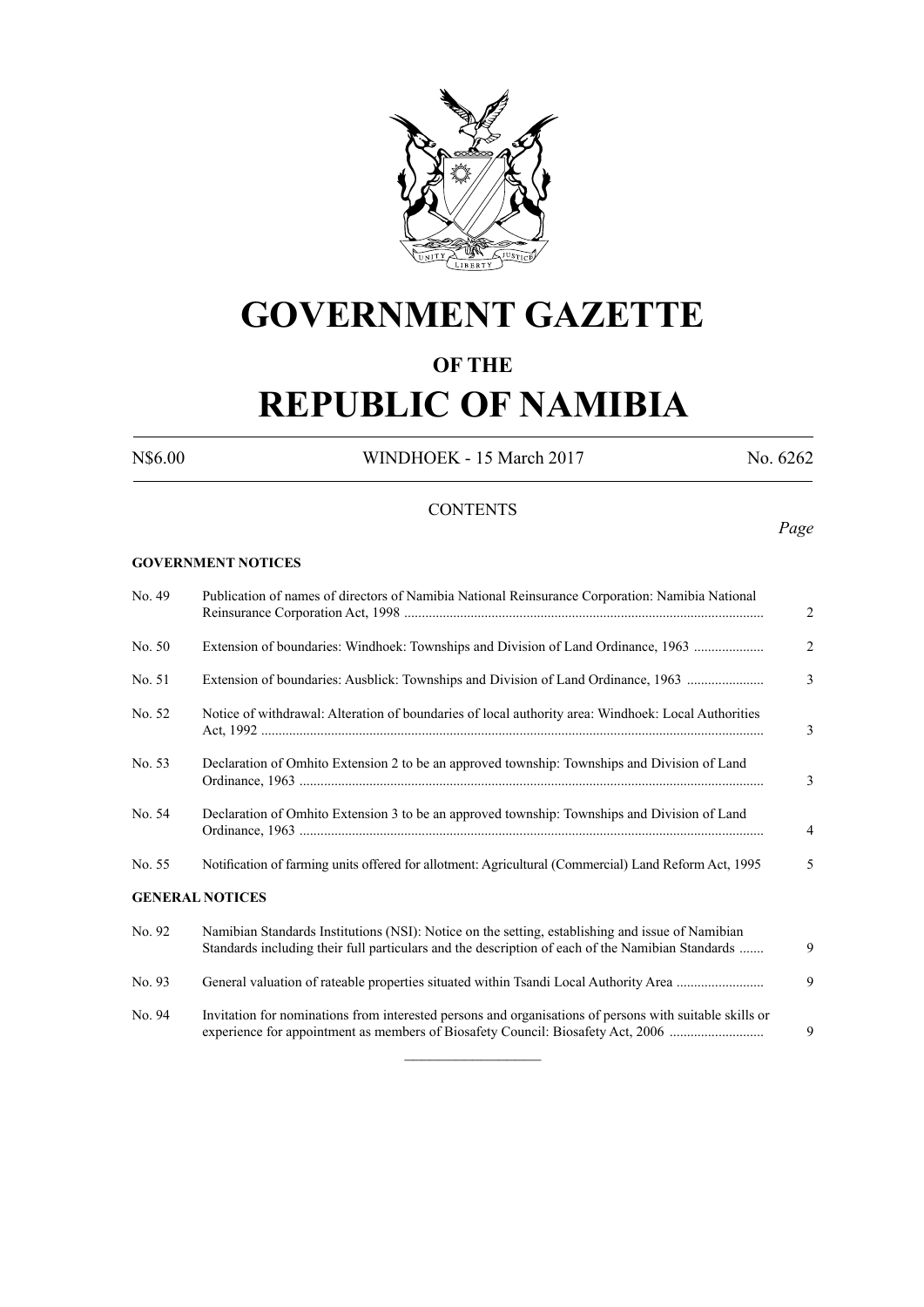#### **MINISTRY OF FINANCE**

No. 49 2017

# PUBLICATION OF NAMES OF DIRECTORS OF NAMIBIA NATIONAL REINSURANCE CORPORATION: NAMIBIA NATIONAL REINSURANCE CORPORATION ACT, 1998

In terms of section 4(5) of the Namibia National Reinsurance Corporation Act, 1998 (Act No. 22 of 1998), I publish the names of the directors and the date of commencement of their terms of office as set out in the table.

#### TABLE

| <b>Name</b>                                   | Date of commencement of term of office |
|-----------------------------------------------|----------------------------------------|
| Mr. Ismael Gei-Khoibeb - Chairperson          | 22 February 2017-15 February 2020      |
| Ms. Libertha Dewina Kapere - Vice-chairperson | 22 February 2017-15 February 2020      |
| Mr. Theodor James Anthony Saunderson          | 22 February 2017-15 February 2020      |
| Mr. Tomas Koneka Iindji                       | 22 February 2017-15 February 2020      |
| Ms. Ndapandula Josephine Tshitayi             | 22 February 2017-15 February 2020      |
| Ms. Anthea Suzette Beukes                     | 22 February 2017-15 February 2020      |
| Mr. Slysken Sekiso Makando                    | 22 February 2017-15 February 2020      |

# **C. Schlettwein MINISTER OF FINANCE** Windhoek, 24 February 2017

# **MINISTRY OF URBAN AND RURAL DEVELOPMENT**

 $\overline{\phantom{a}}$  , where  $\overline{\phantom{a}}$ 

No. 50 2017

#### EXTENSION OF BOUNDARIES: WINDHOEK: TOWNSHIPS AND DIVISION OF LAND ORDINANCE, 1963

Under section 29(1) of the Townships and Division of Land Ordinance, 1963 (Ordinance No. 11 of 1963), after consultation with the Townships Board, I extend the boundaries of the township of Windhoek to include Portion 824, a portion of Portion B, of the Farm Windhoek Town and Townlands No. 31 situated in the Registration Division "K" and represented by cadastral diagram A 467/2016 which lies open for inspection at the office of the Surveyor-General, Windhoek, during office hours.

 $\overline{\phantom{a}}$  , where  $\overline{\phantom{a}}$ 

The property so included is known as Erf 8947, Windhoek.

**S. Shaningwa Minister of Urban and Rural Development** Windhoek, 1 March 2017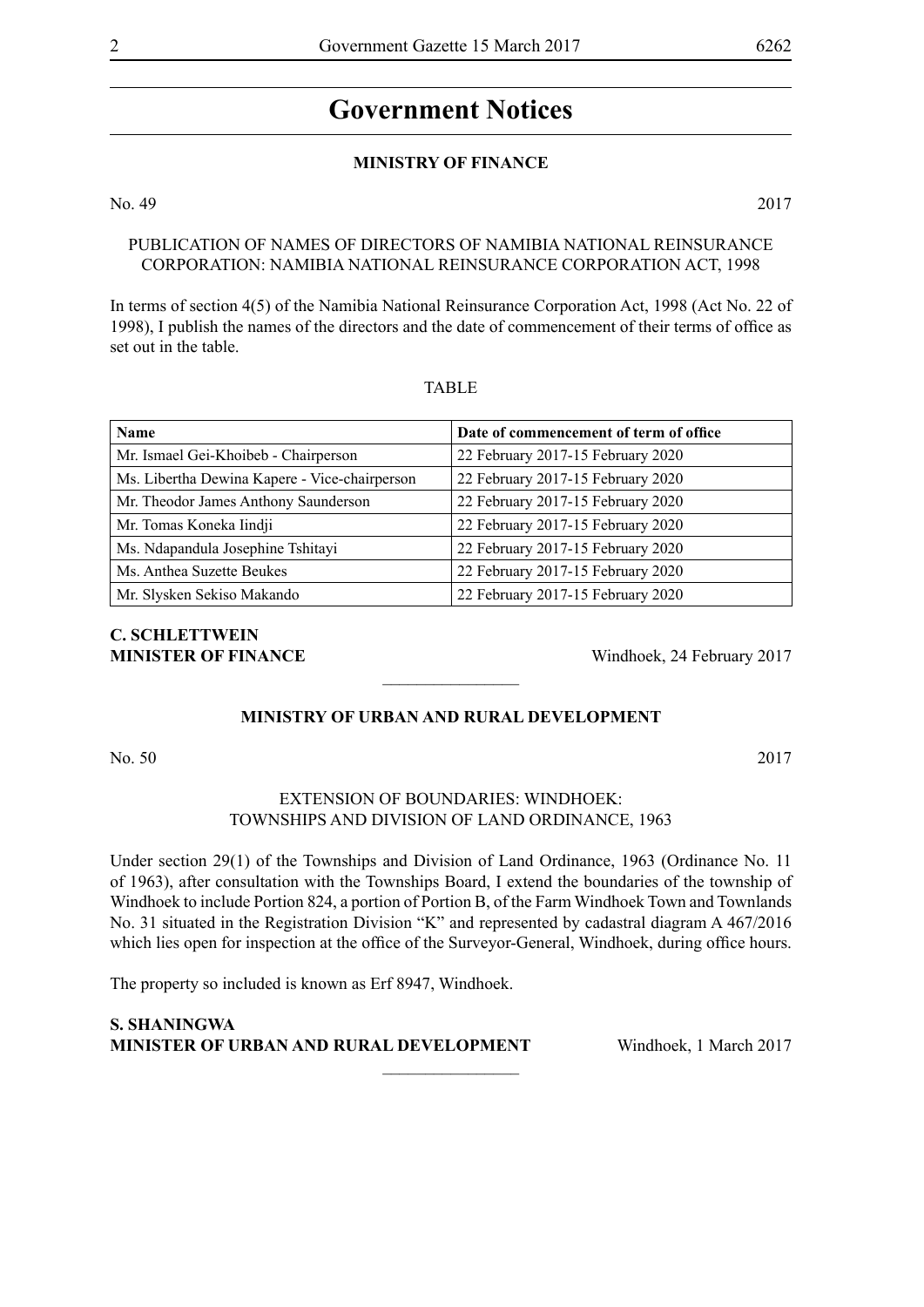# **MINISTRY OF URBAN AND RURAL DEVELOPMENT,**

No. 51 2017

#### EXTENSION OF BOUNDARIES: AUSBLICK: TOWNSHIPS AND DIVISION OF LAND ORDINANCE, 1963

Under section 29(1) of the Townships and Division of Land Ordinance, 1963 (Ordinance No. 11 of 1963), after consultation with the Townships Board, I extend the boundaries of the township of Ausblick to include Portion 161 to 163, portions of portion B, of the Farm Klein Windhoek Town and Townlands No. 70 situated in Registration Division "K" and represented by cadastral diagram A 142/2015, A 143/2015 and A147/2015 which lies open for inspection at the office of the Surveyor-General, Windhoek, during office hours.

The property so included is known as Erven 800 to 801 and Erf 802, street free of conditions, Ausblick.

# **S. Shaningwa Minister of Urban and Rural Development** Windhoek, 1 March 2017

# **MINISTRY OF URBAN AND RURAL DEVELOPMENT**

 $\overline{\phantom{a}}$  , where  $\overline{\phantom{a}}$ 

No. 52 2017

NOTICE OF WITHDRAWAL: ALTERATION OF BOUNDRIES OF LOCAL AUTHORITY AREA: WINDHOEK: LOCAL AUTHORITHIES ACT, 1992

Under section 4(1)(a) of the Local Authorities Act, 1992 (Act No. 23 of 1992), I withdraw Government Notice No. 305 of 30 December 2016.

# **S. Shaningwa Minister of Urban and Rural Development** Windhoek, 1 March 2017

# **MINISTRY OF URBAN AND RURAL DEVELOPMENT**

 $\frac{1}{2}$ 

No. 53 2017

DECLARATION OF OMHITO EXTENSION 2 TO BE AN APPROVED TOWNSHIP: TOWNSHIPS AND DIVISION OF LAND ORDINANCE, 1963

In terms of section 13 of the Townships and Division of Land Ordinance, 1963 (Ordinance No. 11 of 1963), I -

- (a) declare the area, situated on Portion 17 of the Farm Eenhana Townlands No. 859, Registration Division "A" and represented by General Plan No. A 400 to be an approved township; and
- (b) set forth in the Schedule the conditions subject to which the application for permission to establish the township concerned has been granted.

#### **S. Shaningwa Minister of Urban and Rural Development** Windhoek, 23 February 2017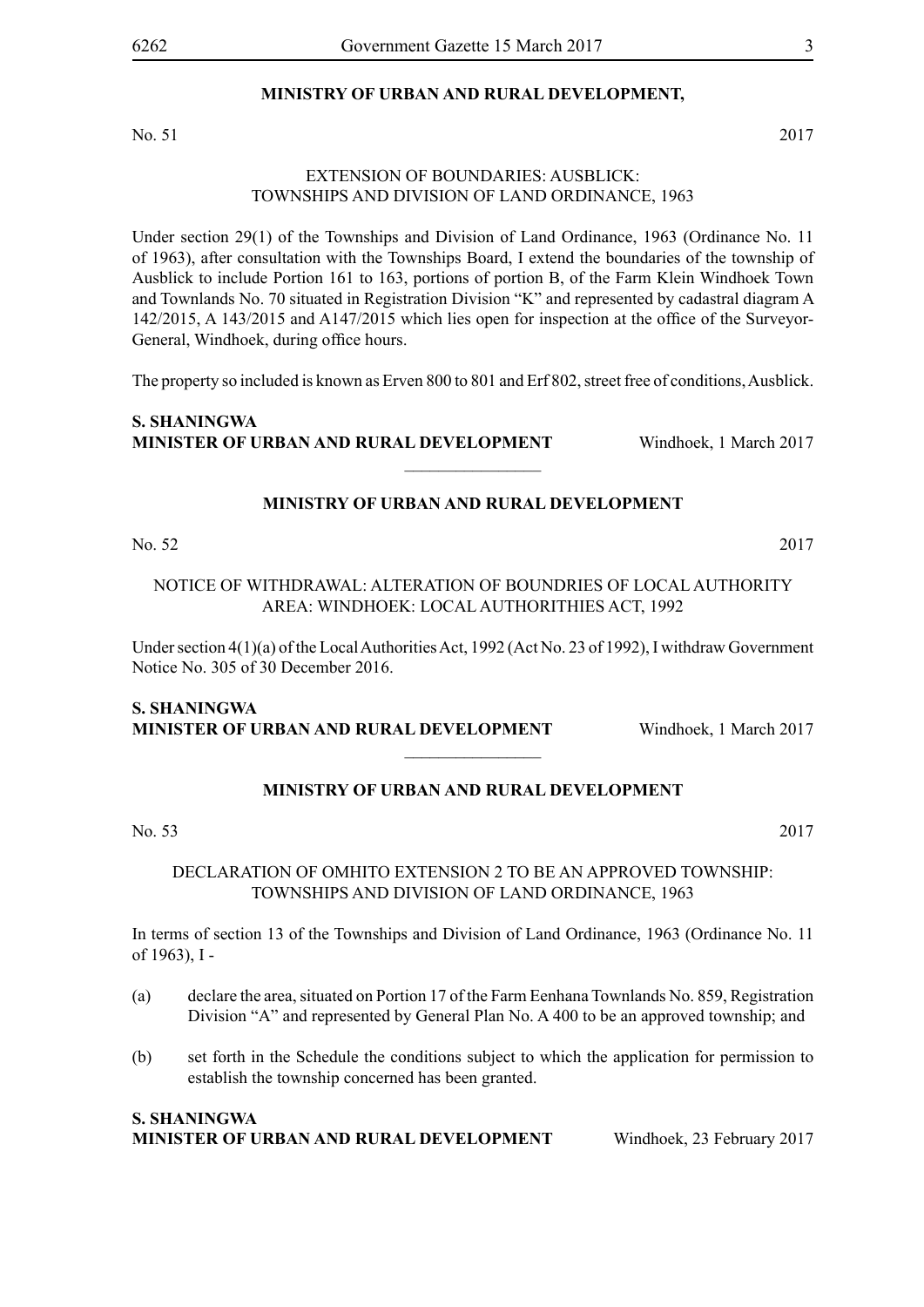# **SCHEDULE**

# **1. Name of township:**

The township shall be called Omhito Extension 2.

# **2. Composition of township:**

The township comprises 340 erven numbered 488 to 827 and the remainder streets as indicated on General Plan A 400 (S.G. No. A 339/2016).

# **3. Reservation of erven:**

Erf 597 is reserved for the State for educational purposes. Erven 818 to 827 is reserved for the local authority for purposes of public open spaces.

# **4. Conditions of title:**

The following conditions must be registered in favour of the local authority against the title deeds of all erven except the erven referred to in paragraph 3:

- (a) the erf must be used or occupied for purposes which are in accordance with the provisions of the Eenhana Town Planning Scheme prepared and approved in terms of the Town Planning Ordinance, 1954 (Ordinance No. 18 of 1954).
- (b) the building value of the erf, including the outbuilding to be erected on the erf must be at least four times the prevailing valuation of the erf.

# **MINISTRY OF URBAN AND RURAL DEVELOPMENT**

 $\overline{\phantom{a}}$  , where  $\overline{\phantom{a}}$ 

#### No. 54 2017

# DECLARATION OF OMHITO EXTENSION 3 TO BE AN APPROVED TOWNSHIP: TOWNSHIPS AND DIVISION OF LAND ORDINANCE, 1963

In terms of section 13 of the Townships and Division of Land Ordinance, 1963 (Ordinance No. 11 of 1963), I -

- (a) declare the area, situated on Portion 18 of the Farm Eenhana Townlands No. 859, Registration Division "A" and represented by General Plan No. A 401 to be an approved township; and
- (b) set forth in the Schedule the conditions subject to which the application for permission to establish the township concerned has been granted.

# **S. Shaningwa Minister of Urban and Rural Development** Windhoek, 23 February 2017

# **SCHEDULE**

# **1. Name of township:**

The township shall be called Omhito Extension 3.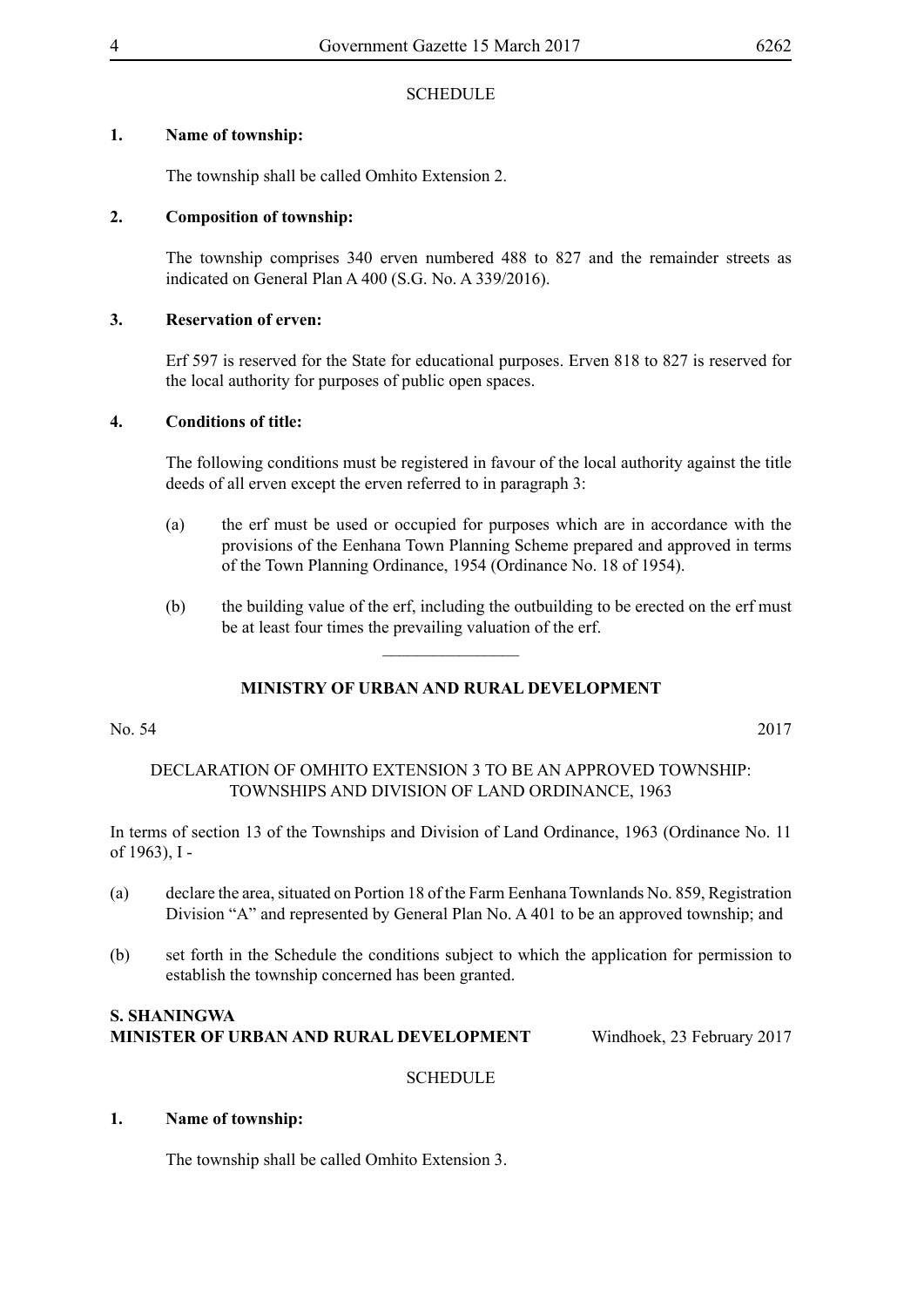# **2. Composition of township:**

The township comprises 319 erven numbered 828 to 1146 and the remainder streets as indicated on General Plan A 401 (S.G. No. A 340/2016).

#### **3. Reservation of erven:**

Erven 1139 to 1146 is reserved for the local authority for purposes of public open spaces.

#### **4. Conditions of title:**

The following conditions must be registered in favour of the local authority against the title deeds of all erven except the erven referred to in paragraph 3:

- (a) the erf must be used or occupied for purposes which are in accordance with the provisions of the Eenhana Town Planning Scheme prepared and approved in terms of the Town Planning Ordinance, 1954 (Ordinance No. 18 of 1954).
- (b) the building value of the erf, including the outbuilding to be erected on the erf must be at least four times the prevailing valuation of the erf.

# **MINISTRY OF LAND REFORM**

 $\overline{\phantom{a}}$  , where  $\overline{\phantom{a}}$ 

No. 55 2017

# NOTIFICATION OF FARMING UNITS OFFERED FOR ALLOTMENT: AGRICULTURAL (COMMERCIAL) LAND REFORM ACT, 1995

In terms of Section 39 of the Agricultural (Commercial) Land Reform Act, 1995 (Act No. 6 of 1995),  $I -$ 

- (a) make known, in terms of subsection (3) of that section, that copies of the approved allotment plans in respect of the farming units referred to in the Schedule are available for public inspection at the places and during the periods mentioned in the Schedule; and
- (b) invite, in terms of subsection (4) of that section, applications for the allotment of the farming units offered for allotment, which applications must be made in the manner stated in the Schedule.

# **U. Nujoma MINISTER OF LAND REFORM** Windhoek, 17 February 2017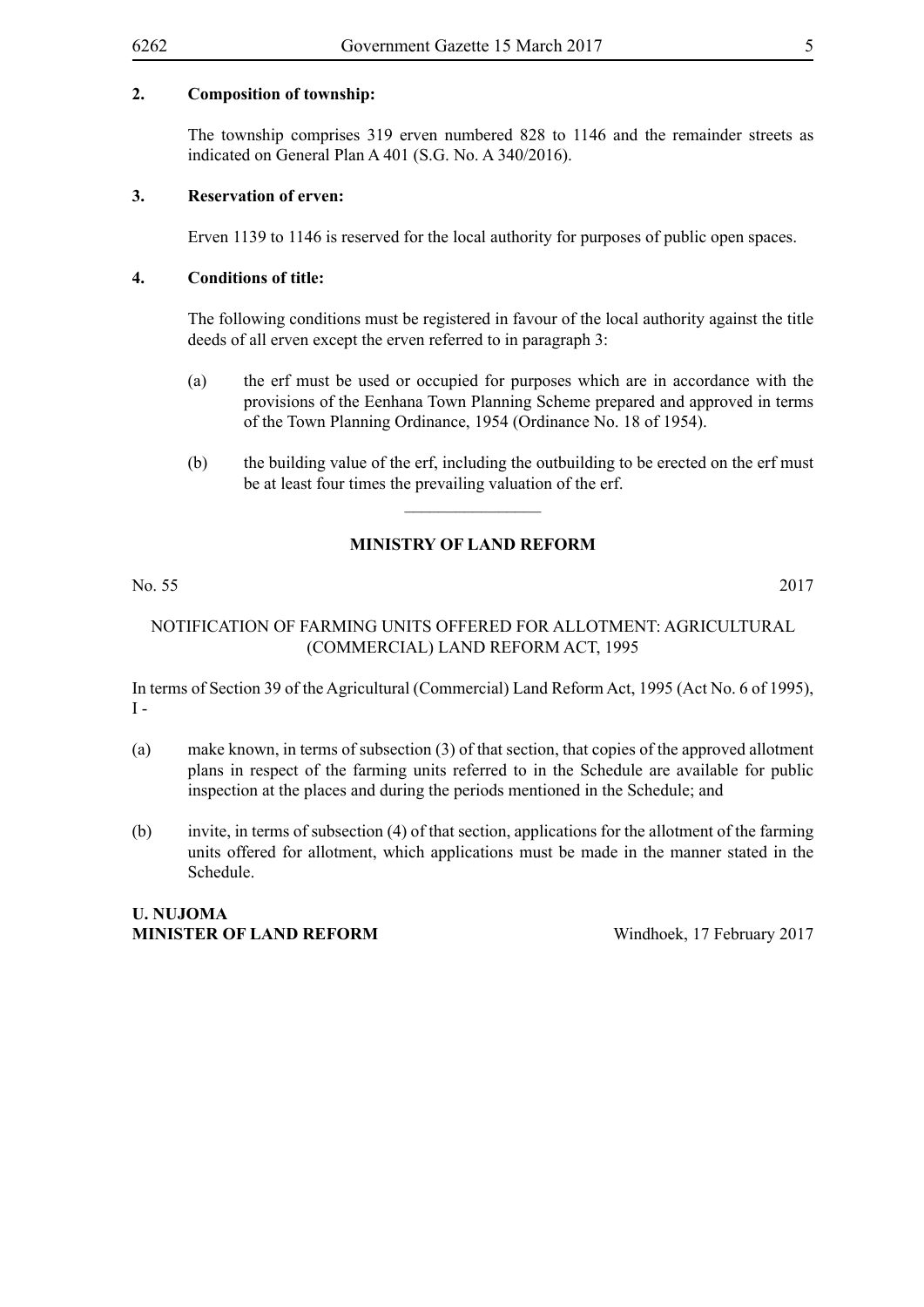# **SCHEDULE**

# **1. Number, location and description of farming units offered for allotment**

| <b>Region</b> | <b>District</b> | Reg.<br>Div.                      | Farm Name &<br><b>Number</b>                                                    | <b>Number</b><br>of Farm-<br>ing Unit<br><b>Offered for</b><br><b>Allotment</b> | Size of Farming Unit (Ha)                                                                                                                     | <b>Land Use</b><br>of Farming<br>Unit |
|---------------|-----------------|-----------------------------------|---------------------------------------------------------------------------------|---------------------------------------------------------------------------------|-----------------------------------------------------------------------------------------------------------------------------------------------|---------------------------------------|
| Otjozondjupa  | Grootfontein    | $\lq$ <sup>*</sup> B <sup>*</sup> | Zithri Zepho<br>No. 996                                                         | 2                                                                               | <b>Unit A</b><br>Measuring 2575. 2486 ha<br>(1 x Borehole) functional<br><b>Unit B</b><br>Measuring 2600.0000 ha<br>(1 x Borehole) functional | Large and<br>Small stock<br>farming   |
| Kunene        | Outjo           | $\lq \lq A$ "                     | Portion 1<br>(Irene) and<br>Remaining<br>Portion of farm<br>Holstein No.<br>249 |                                                                                 | <b>Single Unit</b><br>Measuring 6993.5086 ha<br>(9 x Boreholes)<br>Four (4) non-functional                                                    | Game<br>farming                       |

# **2. Public inspection of allotment plans**

The approved allotment plans, in respect of the farming unit offered for allotment, are available for public inspection during the office hours at the offices mentioned in paragraph 3(c) for a period of 30 days from the date of publication of this notice in the *Gazette.*

#### **3. Application for allotment of farming unit**

An application for allotment of a farming unit must -

- (a) be made on the forms determined by the Minister, which form may be obtained from the offices mentioned in subparagraph (c);
- (b) where the unit to be allotted is to be used for project development, be accompanied  $by -$ 
	- (i) a detailed project proposal;
	- (ii) proof of registration or provisional registration, where the applicant is company, a close corporation, a co-operative or any other entity required by law to be registered; and
- (c) within 30 days from the date of publication of this notice in the *Gazette*, be delivered or sent to any of the following offices:

#### **Physical Addresses: Postal addresses:**

Erongo Regional Council Erongo Region Government Building<br>
Tobias Hainveko Street<br>
Swakopmund Tobias Hainyeko Street Swakopmund

The Regional Governor The Regional Governor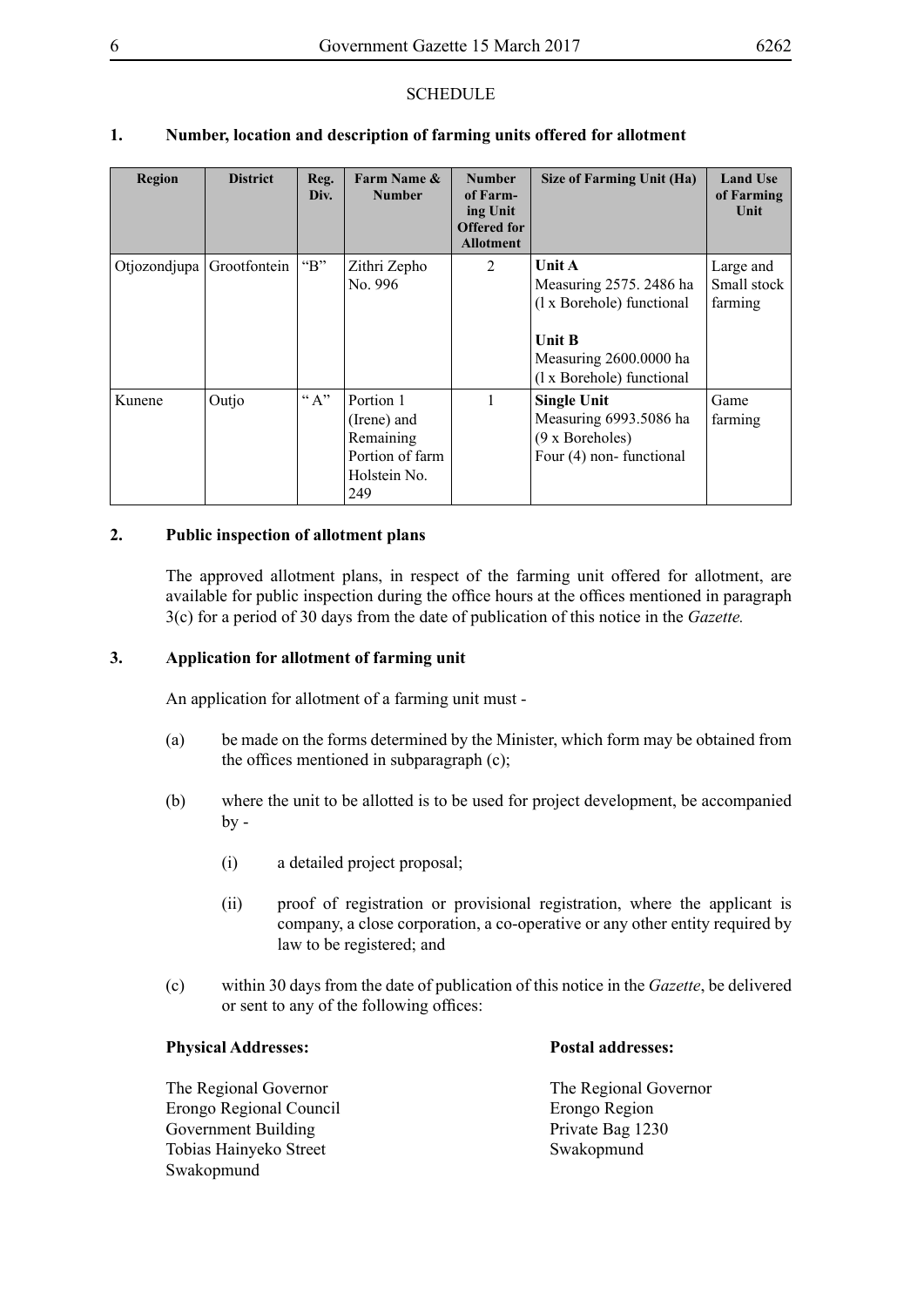The Regional Governor<br>The Regional Governor Hardap Regional Council Hardap Region Government Building Private Bag 2017 Ernst Stumfe Street Mariental Mariental The Regional Governor<br>The Regional Governor //Kharas Regional Council //Kharas Region Education Building P.O. Box 38 Wheeler Street Keetmanshoop Keetmanshoop The Regional Governor The Regional Governor Khomas Regional Council Khomas Region Pull Mann Street P. 0. Box 3379 Windhoek Windhoek The Regional Governor<br>The Regional Governor Kavango East Regional Council Kavango East Region Government Building Private Bag 2082 Usivi Road Rundu Rundu The Regional Governor The Regional Governor Kavango West Regional Council Kavango West Region Nkurenkuru P.O. Box 6274 Kavango West Nkurenkuru The Regional Governor The Regional Governor Kunene Regional Council Kunene Region Government Building Private Bag 502 Opuwo Main Road Opuwo Opuwo The Regional Governor The Regional Governor Ohangwena Regional Council Ohangwena Region Government Building Private Bag 2032 Eenhana Main Road Ondangwa Eenhana The Regional Governor The Regional Governor Omaheke Regional Council **Omaheke Region** Government Building Private Bag 2277 Church Street Gobabis Gobabis The Regional Governor The Regional Governor Omusati Regional Council Omusati Region Government Building Private 523 Namaungu Street Outapi **Outapi**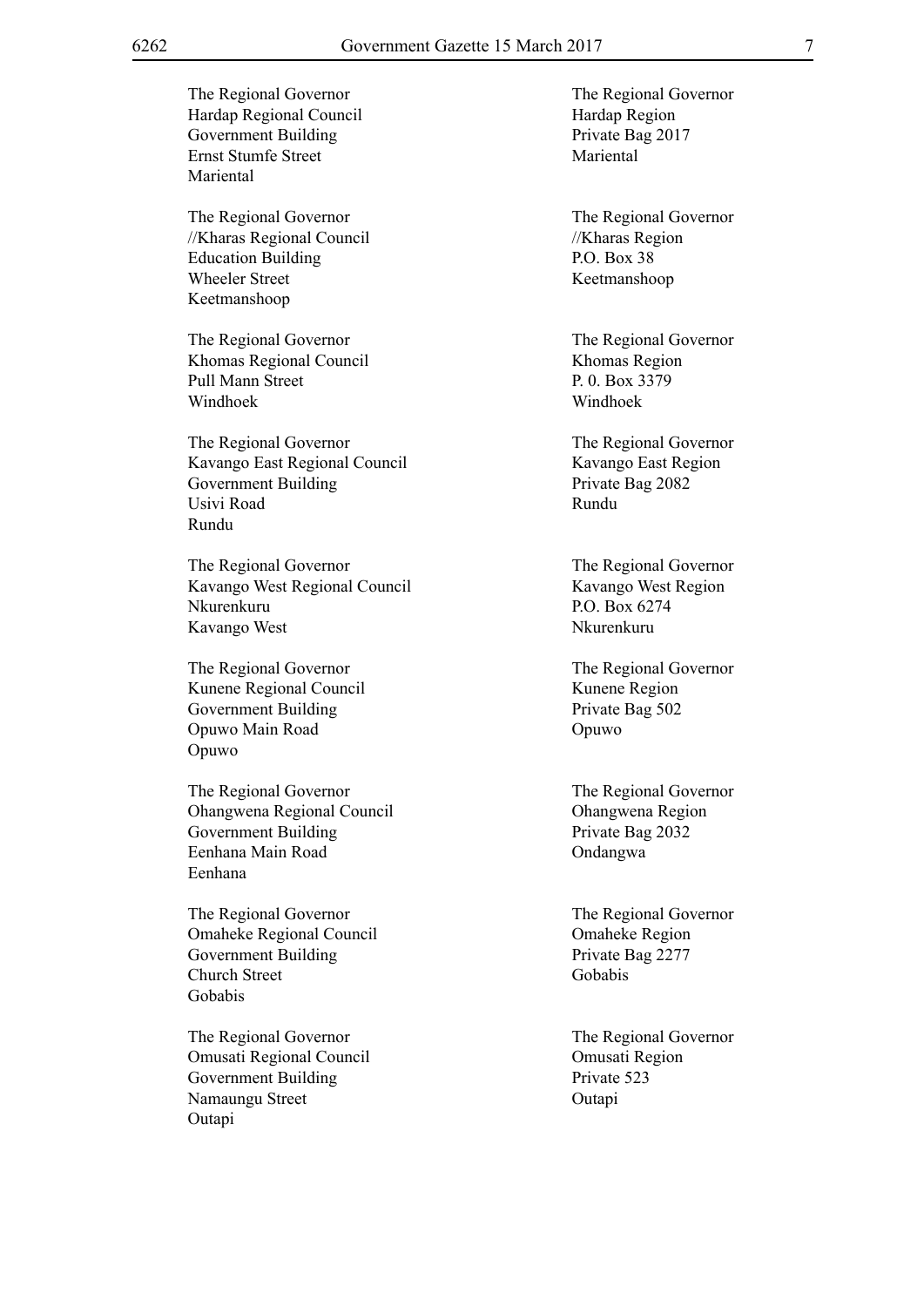The Regional Governor<br>The Regional Governor Oshana Regional Council Oshana Region Government Building Private Bag 5543 Leo Shoopala Street Oshakati Oshakati

The Regional Governor The Regional Governor Oshikoto Regional Council Oshikoto Region Omuthiya Main Road P.O. Box 19247 Omuthiya Omuthiya

The Regional Governor<br>The Regional Governor Otjozondjupa Regional Council Otjozondjupa Region Erf No. 219 P. O. Box 2091 Hage Geingob Street, Main Road Otjiwarongo (Next to Avis Car Rental) Otjiwarongo

The Regional Governor The Regional Governor Zambezi Regional Council Zambezi Region Government Building Private Bag 5002 Boma, Ngoma Road Katima Mulilo Katima Mulilo

# **4. Minimum qualifications required to qualify of applicants**

An applicant, other than a company or close corporation contemplated in section 41 (7) of the Agricultural (Commercial) Land Reform Act, 1995 (Act No. 6 of 1995) must be a Namibian citizen who -

- (a) 18 years of age or older;
- (b) has a background or interest in agriculture or related activities;
- (c) has been socially, economically or educationally disadvantaged by past discriminatory laws or practices; and
- (d) has relinquished any right in respect of agricultural land.

## **5. Rent payable in respect of farming units**

A farming unit is to be leased for a period of 99 years and the approximate rent payable in respect of a farming unit leased for livestock farming, is as determined by the Minister of Land Reform, on the recommendation of the Land Reform Advisory Commission, based on the value of the farming unit.

# **6. Lease Agreement**

A successful applicant must enter into a lease agreement with the Minister of Land Reform.

 $\frac{1}{2}$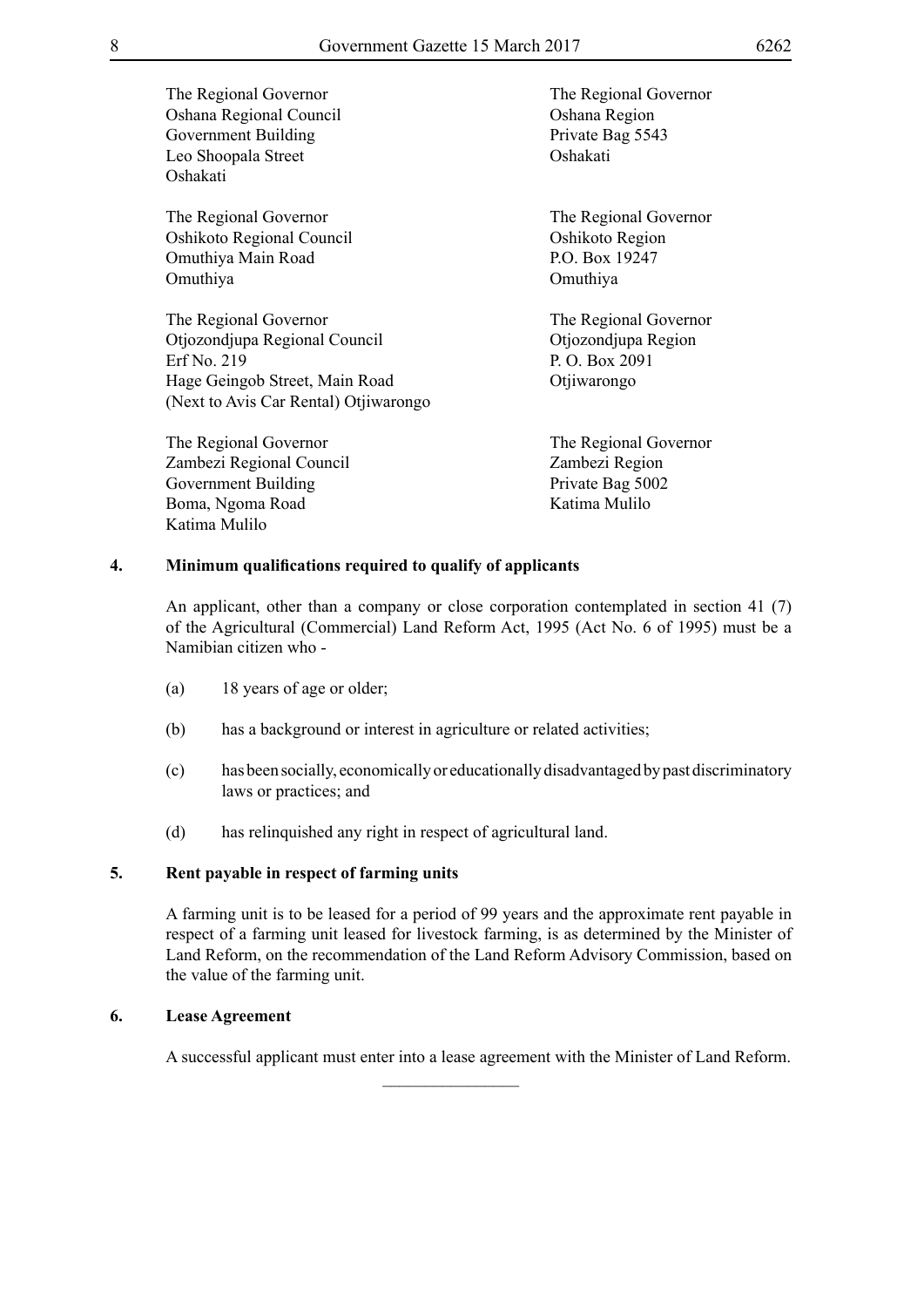# **General Notices**

#### **NAMIBIAN STANDARDS INSTITUTION (NSI)**

No. 92 2017

#### NOTICE ON THE SETTING, ESTABLISHING AND ISSUE OF NAMIBIAN STANDARDS INCLUDING THEIR FULL PARTICULARS AND THE DESCRIPTION OF EACH OF THE NAMIBIAN STANDARDS

Pursuant to section 20(4) of the Standards Act, 2005 (Act No. 18 of 2005), the NSI hereby notifies the standards set, established and issued in terms of section  $20(1)(a)$  of the Act as prescribed by Regulation 6 of the Standards Regulations: Standards Act, 2005, appearing in the schedule hereto, to be Namibian Standards with effect from the publication of this notice.

#### **SCHEDULE**

| No. | <b>Namibian Standards</b><br>(NAMS) | Particulars and Description of the Namibian Standards                        |
|-----|-------------------------------------|------------------------------------------------------------------------------|
|     | NAMS 0003:2016                      | Road Traffic Law Enforcement Systems (Part 1-3)                              |
|     | NAMS 0004:2016                      | Control of the quantity of contents in prepacked within the prescriptions of |
|     |                                     | legal metrology legislation Part 1: e-marking Scheme                         |

# **C. Wasserfall CHIEF EXECUTIVE OFFICE NAMIBIAN STANDARDS INSTITUTION** Windhoek, 23 February 2017

No. 93 2017

# GENERAL VALUATION OF RATABLE PROPERTIES SITUATED WITHIN TSANDI LOCAL AUTHORITY AREA

 $\overline{\phantom{a}}$  , where  $\overline{\phantom{a}}$ 

Note is hereby given in terms of section 66 (1) of the Local Authorities Act, 1992 (Act No. 23 of 1992) as amended, that a general valuation of all rateable properties situated within Tsandi Local Authority area will be carried out as from 01 March 2017 in accordance with the provision and stipulated contained in section 67 to 72 inclusive of the aforesaid Local Authorities Act, 1992 (Act No. 23 1992).

# **K. HAITEMBU CHIEF EXECUTIVE OFFICER**

# **NATIONAL COMMISSION ON RESEARCH, SCIENCE AND TECHNOLOGY**

 $\overline{\phantom{a}}$  , where  $\overline{\phantom{a}}$ 

No. 94 2017

# INVITATION FOR NOMINATIONS FROM INTERESTED PERSONS AND ORGANISATIONS OF PERSONS WITH SUITABLE SKILLS OR EXPERIENCE FOR APPOINTMENT AS MEMBERS OF BIOSAFETY COUNCIL: BIOSAFETY ACT, 2006

In terms of subsection (3) of section 6 of the Biosafety Act, 2006 (Act No. 7 of 2006) read with section 10(3) of that Act, the National Commission on Research, Science and Technology invites